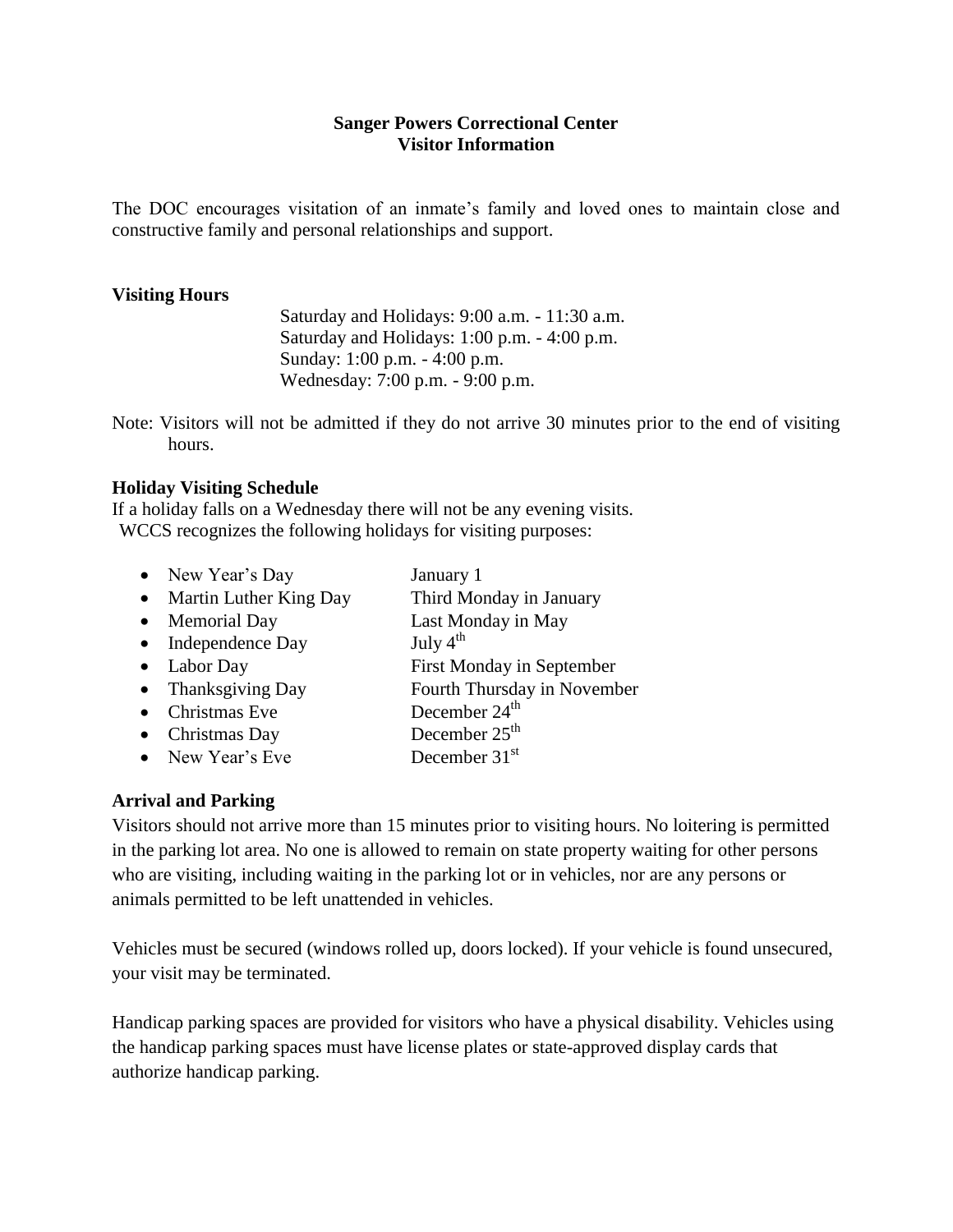Verbal communication, waving, sounding of horns or blinking headlights to signal inmates is strictly prohibited.

Disabled or stalled vehicles must be reported to the Lobby Sergeant immediately.

# **Lobby Procedures**

On arrival at the lobby, visitors will be required to complete a Request to Visit Offender Form (DOC-176).

Visitors age 16 or older must provide photo identification. Acceptable forms of photo identification are:

- Valid State Driver's License
- Valid Passport or Visa
- Valid Department of Transportation Picture I.D. (motor vehicle department)
- Valid Military identification card
- Valid tribal I.D. (if it provides photo)

Only visitors on the approved visiting list will be permitted to visit. Visitors will not be permitted to stay in the lobby unless waiting to enter the institution. Anyone denied visitation must leave state property immediately, including parking lots; waiting in vehicles is not allowed.

# **Metal Detection Procedures**

Visitors will be denied entry to the visiting room if they are unable to successfully pass metal detection inspection after three attempts. In order to expedite the entrance process, visitors should avoid wearing clothing with metal attached, such as buckles, snaps, excess jewelry, bib overalls, wire in undergarments, etc.

### **Special Accommodations**

Visitors who have a disability or medical condition requiring an accommodation in order to clear lobby or metal detector procedures will need to have their physician complete a Visitor Requesting Accommodations form (DOC-2424). A visitor may request this form when they complete the Visitors Questionnaire (DOC-21AA) by checking the appropriate box. The prospective visitor must then send the Visitor Requesting Accommodations form to a physician who can verify the need for an accommodation. The physician must complete, sign and return the form to the facility Security Director/Designee. The accommodation request form must be completed and approved prior to visitation. Any visitor who utilizes a wheelchair on a visit must use an institution approved wheelchair. This may be a personal wheelchair or one provided by the institution, as determined by the institution. Personal wheelchairs may be searched.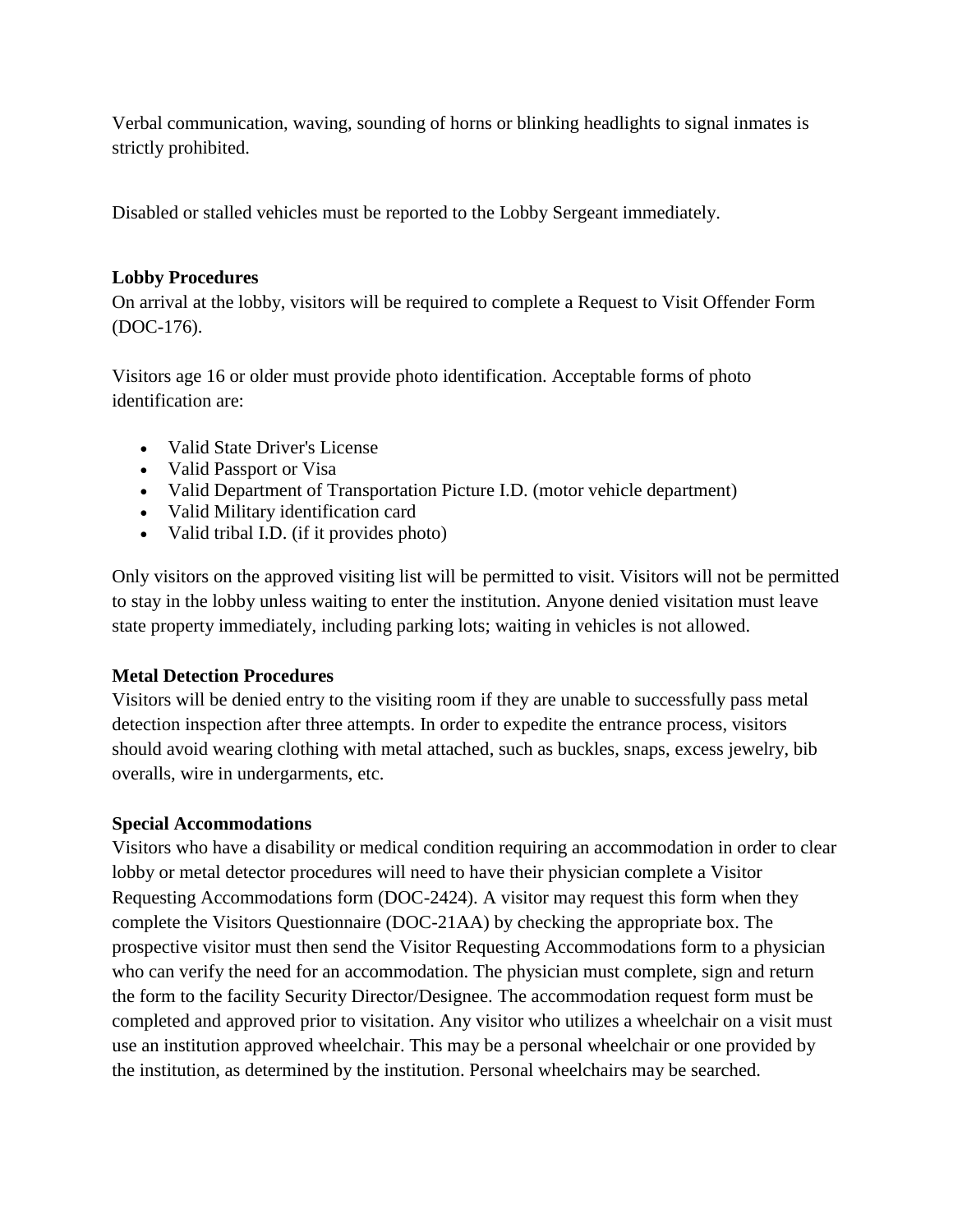### **Prohibited Items**

The following items are not allowed in any institution:

- Weapons
- Illegal drugs
- Alcohol
- Tobacco and related products
- Matches and lighters
- Cell phones, pagers, or other electronic equipment
- Pets or other animals, except for those required as service animals for persons with disabilities
- Purses
- Cameras/video recorders (An inmate photographer may be available if requested. There is a cost per photo, payable by the inmate)
- Food items (vending machines are available)
- Reading materials or other papers without prior approval
- Children's books, games, and toys (such items are provided in the children's play area of each institution)
- Strollers
- Visitors may not bring in any items for an inmate without approval from a supervisor in advance of the visit.

### **Allowed Items**

All items brought in are subject to inspection. Check with the facility regarding allowable medications. The list of allowed items is limited to the following:

- Coins and/or bills, not to exceed \$20 for each visitor.
- Comb, pick or brush, limited to one for each visitor.
- Up to two baby blankets for each child.
- Up to four diapers for each child. Diaper bags are not allowed.
- Up to two plastic baby bottles for each child.
- One hand-held baby seat for each child.
- Diaper wipes. Must be kept in a clear plastic bag.
- One pacifier for each child.
- One coat and one pair of gloves for each visitor.

### **Visitor Clothing**

Visiting areas are designed to cultivate a "family" atmosphere for family and friends of all ages. Visitors should dress and act accordingly. Footwear and acceptable attire must be worn at all times. The following apparel is considered inappropriate and will result in denial of visits.

### *These restrictions apply equally to men, women and children.*

- Watches.
- Transparent/translucent clothing.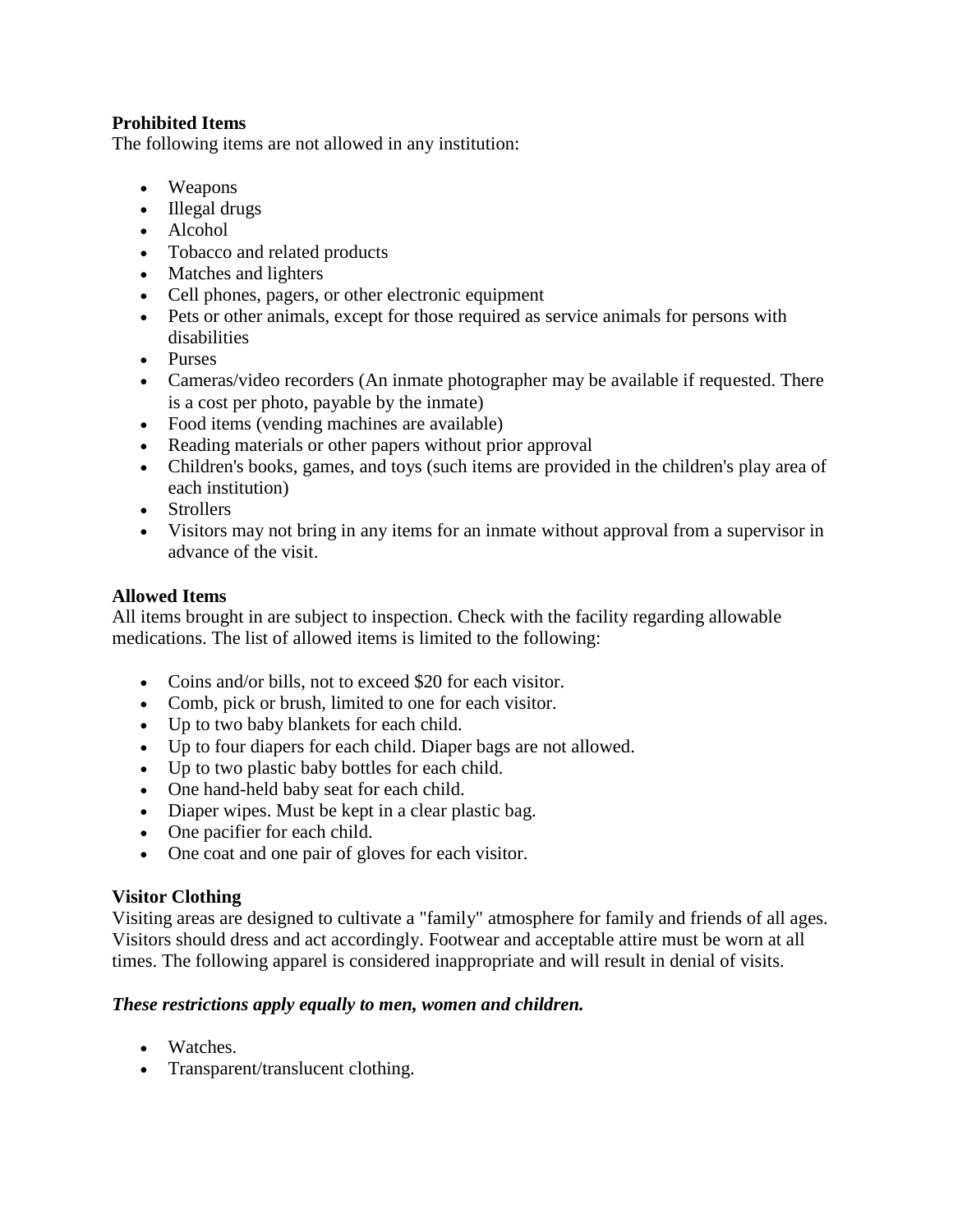- Shorts that are shorter than fingertip length with the visitor standing with proper posture, arms straight down, fingers extended.
- Skirts and dresses shorter than fingertip length plus three inches with the visitor standing with proper posture, arms straight down, fingers extended.
- Tops and dresses that are strapless, tube or halter style.
- Camisoles and tank tops are only permissible when worn under other attire.
- Tops and dresses that expose the midriff (front and/or back).
- Spandex or Spandex-like and Lycra or Lycra-like clothing. Tights or leggings of this material may be worn under attire of appropriate length as identified in this section.
- Exposed undergarments.
- Clothing with revealing holes, tears or slits.
- Clothing or accessories with obscene or profane writing, images or pictures.
- Gang-related clothing, headwear, shoes, logos or insignias.
- Any clothing that may have the potential to cause undue attention.
- Internet "smart" technology and electronic recording equipment in any form is prohibited.

# **Visiting Room Rules**

- 1. Due to limited space, should the visiting room fill up, the first visit started will also be the first visit terminated.
- 2. You are not permitted to pass or receive items during a visit without authorization from staff.
- 3. Displays of affection between inmates and their visitors is limited to an embrace and kiss at the beginning and end of each visit.
- 4. You are required to sit directly across the table from your visitor.
- 5. You and your visitor must keep both hands above the table at all times. Holding hands is allowed.
- 6. Visitors leaving the visiting areas are not allowed to re-enter the building on that given day.
- 7. Parents are responsible for supervising their children during visits. If the staff member feels that you are not keeping minor children under control, your visit will be terminated.
- 8. An adult must accompany any visitor under the age of 18.
- 9. Visiting with another inmate's visitor is not allowed.
- 10. Visitors are required to use the designated bathroom facilities, located at the entrance of the Center.
- 11. Packages, paperwork and containers will not be allowed during visits without prior authorization from the Captain/Superintendent and, when authorized, will be inspected by security staff.
- 12. Purses and diaper bags are not permitted inside the center. Diapers, individual wipes, plastic baby bottles, and toddler cups should be carried in a paper or plastic bag.
- 13. No property items for inmates may be brought in on visits without prior authorization from a supervisor.